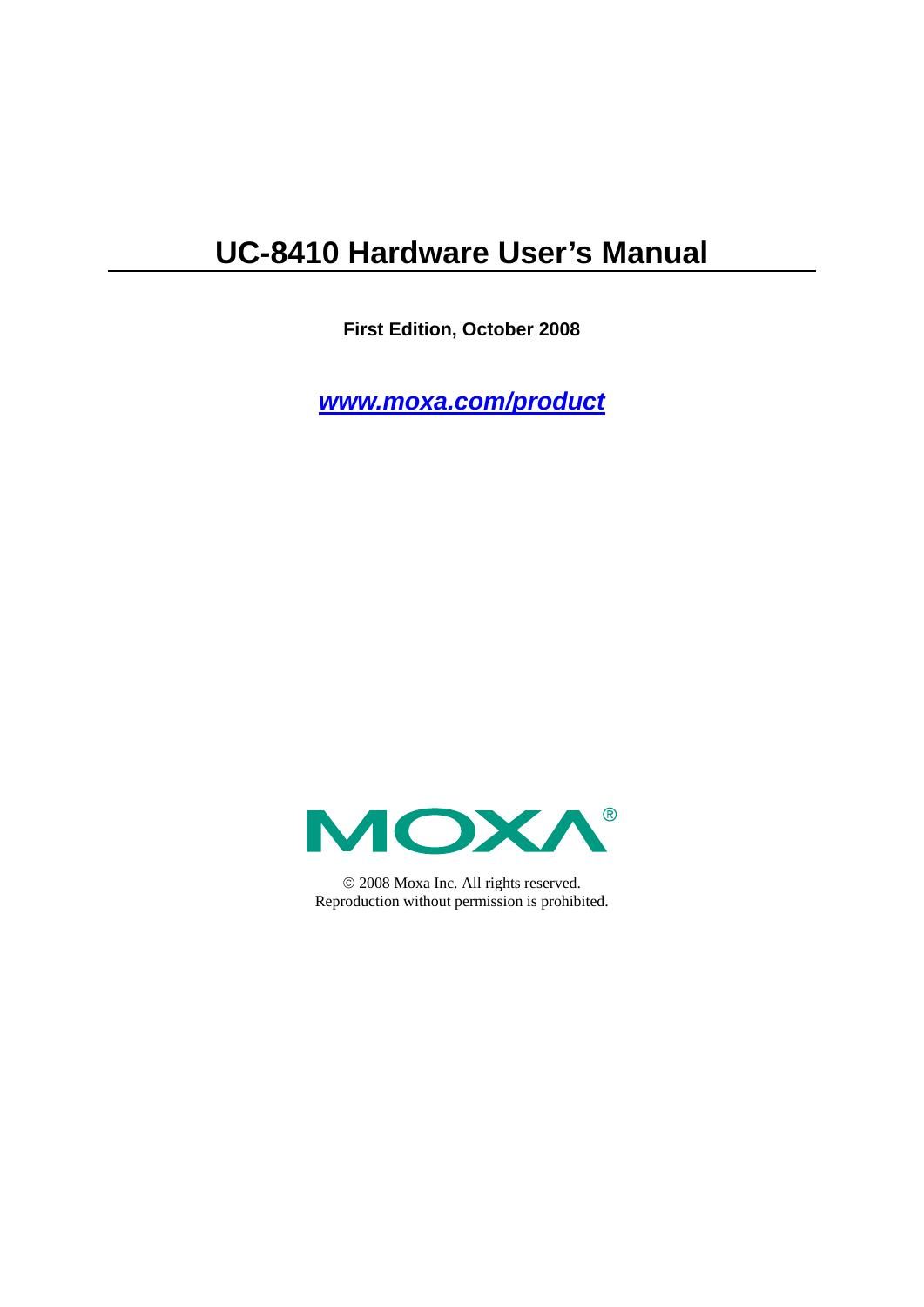## **UC-8410 Hardware User's Manual**

The hardware described in this manual is furnished under a license agreement and may be used only in accordance with the terms of that agreement.

#### **Copyright Notice**

Copyright © 2008 Moxa Inc. All rights reserved. Reproduction without permission is prohibited.

#### **Trademarks**

MOXA is a registered trademark of Moxa Inc. All other trademarks or registered marks in this manual belong to their respective manufacturers.

#### **Disclaimer**

Information in this document is subject to change without notice and does not represent a commitment on the part of Moxa.

Moxa provides this document "as is," without warranty of any kind, either expressed or implied, including, but not limited to, its particular purpose. Moxa reserves the right to make improvements and/or changes to this manual, or to the products and/or the programs described in this manual, at any time.

Information provided in this manual is intended to be accurate and reliable. However, Moxa assumes no responsibility for its use, or for any infringements on the rights of third parties that may result from its use.

This product might include unintentional technical or typographical errors. Changes are periodically made to the information herein to correct such errors, and these changes are incorporated into new editions of the publication.

#### **Technical Support Contact Information [www.moxa.com/support](http://www.moxa.com/support)**

#### Moxa Americas:

Toll-free: 1-888-669-2872 Tel: +1-714-528-6777 Fax:  $+1-714-528-6778$ 

#### Moxa China (Shanghai office): Toll-free: 800-820-5036 Tel: +86-21-5258-9955

 $Fax: +86-10-6872-3958$ 

#### Moxa Europe:

Tel: +49-89-3 70 03 99-0 Fax: +49-89-3 70 03 99-99 Moxa Asia-Pacific:

Tel: +886-2-8919-1230 Fax: +886-2-8919-1231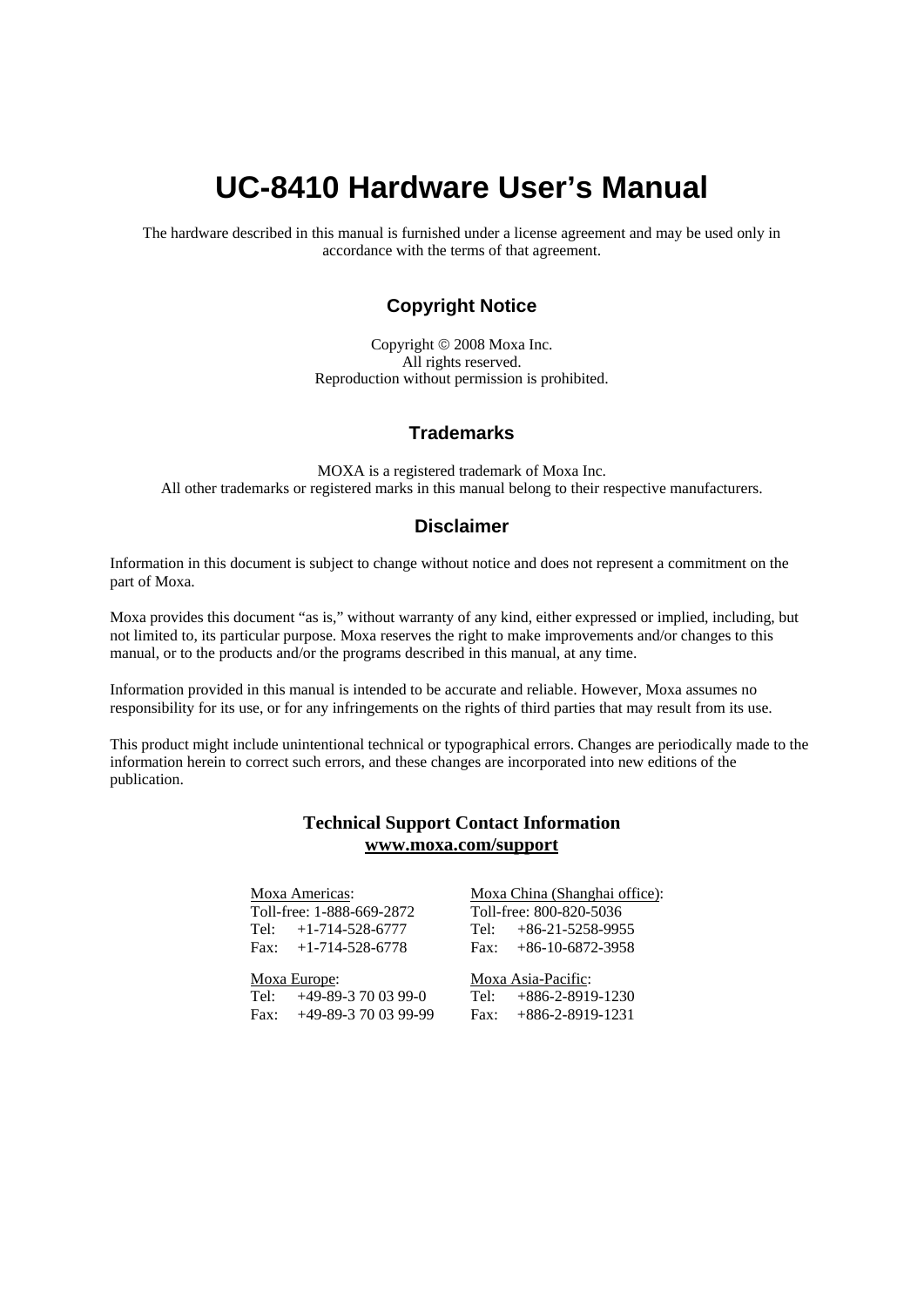## **Table of Contents**

| <b>Chapter 1</b> |  |
|------------------|--|
|                  |  |
|                  |  |
|                  |  |
|                  |  |
| <b>Chapter 2</b> |  |
|                  |  |
|                  |  |
|                  |  |
|                  |  |
|                  |  |
|                  |  |
| <b>Chapter 3</b> |  |
|                  |  |
|                  |  |
| <b>Chapter 4</b> |  |
|                  |  |
|                  |  |
|                  |  |
|                  |  |
|                  |  |
|                  |  |
|                  |  |
|                  |  |
|                  |  |
|                  |  |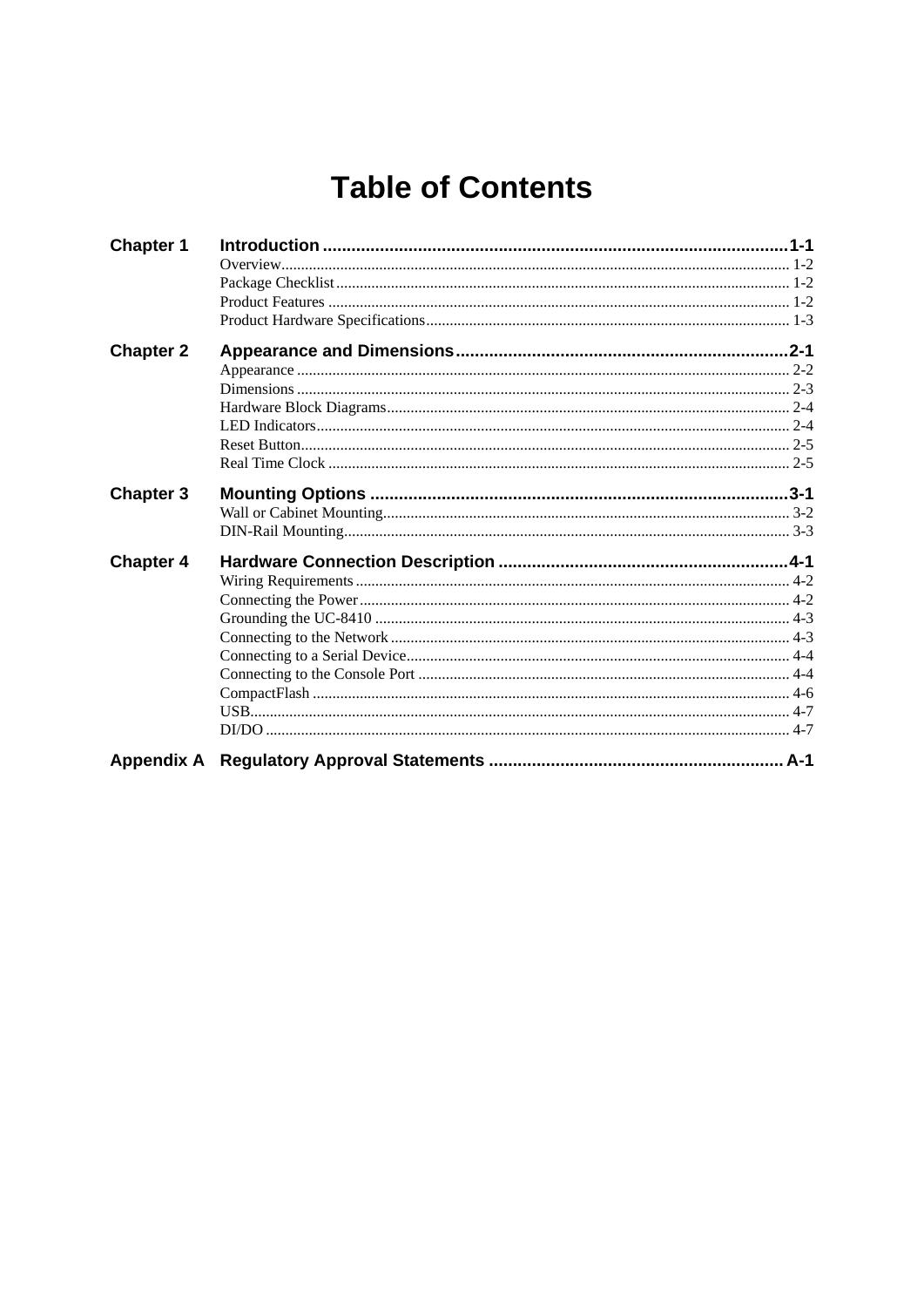## 1 **Introduction**

<span id="page-3-0"></span>Thank you for purchasing the Moxa UC-8410 RISC-based ready-to-run embedded computer.

The UC-8410 features 8 RS-232/422/485 serial ports, 3 10/100 Mbps Ethernet ports, 4 digital input and 4 digital output channels, and CompactFlash and USB ports for adding additional memory. All of these features make the UC-8410 ideal for your embedded applications.

This manual introduces the hardware of the UC-8410 embedded computers. After a brief introduction of the hardware features, we focus on installing and configuring the hardware.

The following topics are covered in this chapter:

- **[Overview](#page-4-1)**
- **[Package Checklist](#page-4-2)**
- **[Product Features](#page-4-3)**
- **[Product Hardware Specifications](#page-5-1)**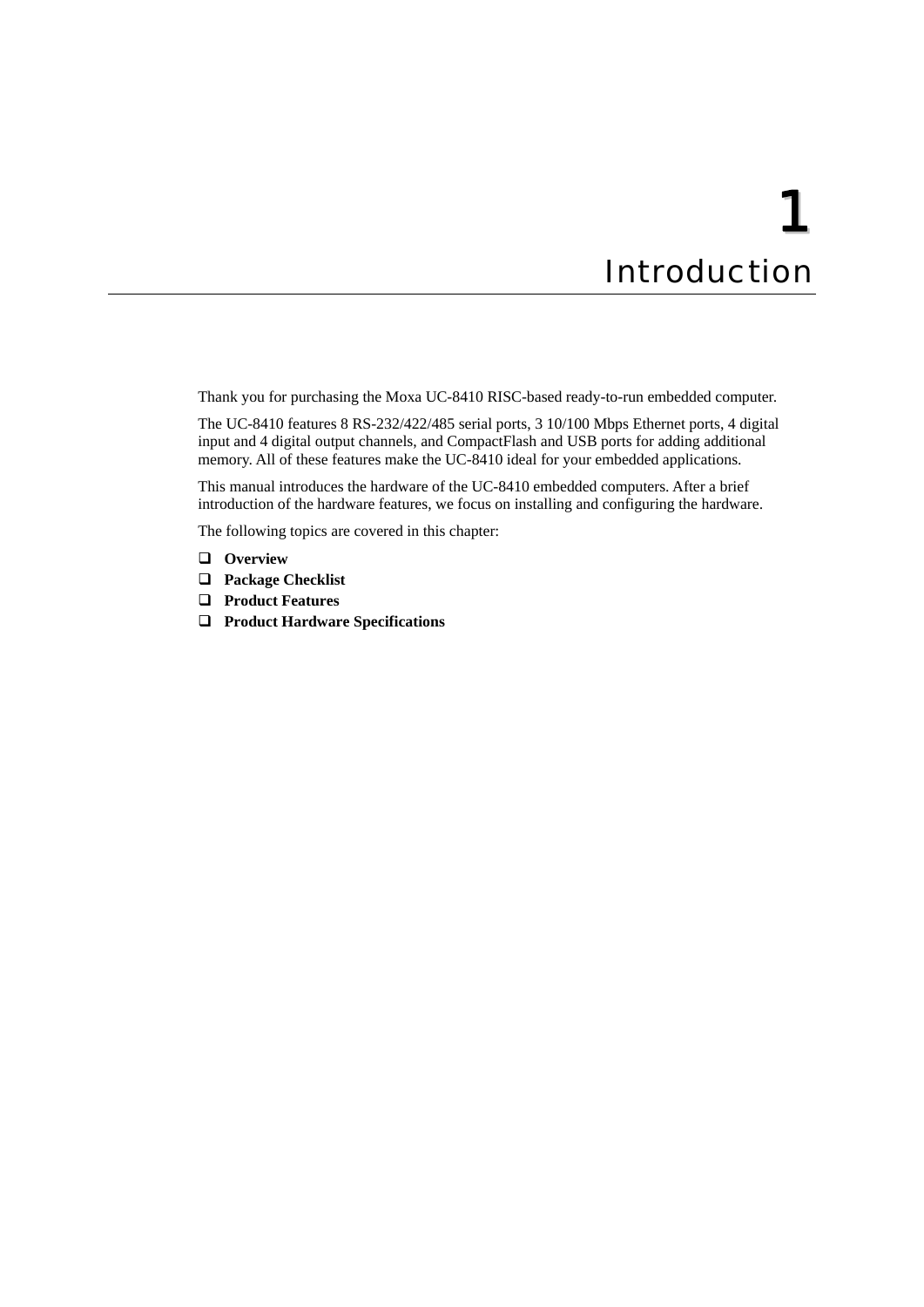#### <span id="page-4-1"></span><span id="page-4-0"></span>**Overview**

The UC-8410 features 8 RS-232/422/485 serial ports, 3 10/100 Mbps Ethernet ports, 4 digital input channels and 4 digital output channels, a CompactFlash slot for flash disk expansion, and 2 USB ports for adding additional memory (such as a USB Flash disk).

The UC-8410 uses an Intel XScale IXP-435 533 MHz RISC CPU. Unlike the X86 CPU, which uses a CISC design, the IXP-425's RISC design architecture and modern semiconductor technology provide the UC-8410 with a powerful computing engine and communication functions, but without generating a lot of heat. The built-in 16 MB NOR Flash ROM and 256 MB SDRAM give you enough memory to run your application software directly on the UC-8410. Since the dual LAN ports are built into the IXP-425 CPU, the UC-8410 is good solution for network security applications.

### <span id="page-4-2"></span>**Package Checklist**

All models of the UC-8410 series are shipped with the following items:

- 1 UC-8410 series embedded computer
- Wall-mounting kit
- DIN-Rail mounting kit
- Ouick Installation Guide
- Document & Software CD
- Cross-over Ethernet cable
- y CBL-RJ45M9-150: 150 cm, 8-pin RJ45 to DB9 male serial port cable
- y CBL-4PINDB9F-150: 4-pin pin header to DB9 female console port cable, 150 cm
- Universal power adaptor (includes terminal block to power jack converter
- Product Warranty Statement

NOTE: *Please notify your sales representative if any of the above items are missing or damaged.*

## <span id="page-4-3"></span>**Product Features**

- Intel XScale IXP-435 533 MHz processor
- y On-board 256 MB DDR2 SDRAM (max. 512 MB), 16 MB Flash ROM (max. 32 MB)
- $\bullet$  8 RS-232/422/485 serial ports
- y 4 digital input and 4 digital output channels
- Three 10/100 Mbps Ethernet ports
- USB 2.0 host for mass storage devices
- CompactFlash socket for storage expansion
- Ready-to-run Linux platform
- DIN-Rail or wall mounting installation
- Robust, fanless design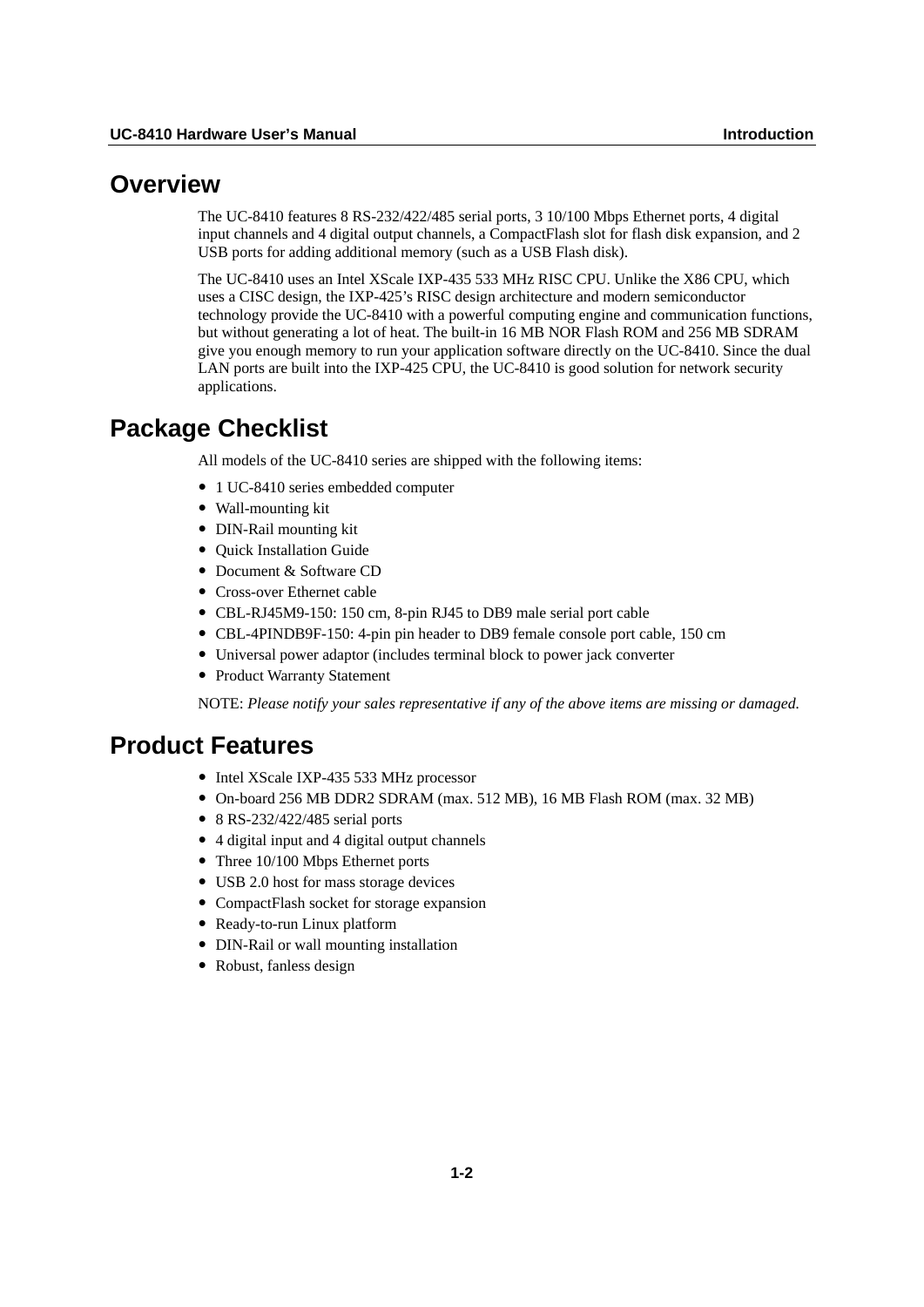## <span id="page-5-1"></span><span id="page-5-0"></span>**Product Hardware Specifications**

| Computer                                           |                                                                                                   |
|----------------------------------------------------|---------------------------------------------------------------------------------------------------|
| CPU:                                               | Intel XScale IXP-435 533 MHz                                                                      |
| OS (pre-installed):                                | Linux                                                                                             |
| DRAM:                                              | Onboard 256 MB DDR2 SDRAM, support DDR2 up to 512 MB                                              |
| Flash:                                             | Onboard 16 MB NOR Flash to store OS, suport up to 32 MB<br>Onboard 32 MB NAND flash to store data |
| Storage Expansion:<br>USB:                         | Full function CompactFlash x 1<br>USB 2.0 full speed x 2 (OHCI)                                   |
| <b>LAN</b> Interface                               |                                                                                                   |
| Ethernet:                                          | 10/100 Mbps x 3, RJ45 connectors                                                                  |
| <b>Magnetic Isolation</b><br>Protection:           | 1.5 KV built-in                                                                                   |
| <b>Serial Interface</b>                            |                                                                                                   |
| Number of Ports:                                   | 8                                                                                                 |
| Serial Standards:                                  | RS-232/422/485, software-selectable                                                               |
| Connectors:                                        | 8-pin RJ45                                                                                        |
| Serial Line Protection:                            | 15 KV ESD for all signals                                                                         |
|                                                    | Console/Debugging Port: RS-232 (TxD, RxD, GND), 4-pin header output                               |
| <b>Serial Communication Parameters</b>             |                                                                                                   |
| Data Bits:                                         | 5, 6, 7, 8                                                                                        |
| Stop Bits:                                         | 1, 1.5, 2                                                                                         |
| Parity:                                            | None, Even, Odd, Space, Mark                                                                      |
| Flow Control:                                      | RTS/CTS, XON/XOFF, ADDC™ (automatic data direction control) for                                   |
|                                                    | RS-485                                                                                            |
| Baudrate:                                          | 50 bps to 921.6 Kbps (supports non-standard baudrates; see user's<br>manual for details)          |
| <b>Serial Signals</b>                              |                                                                                                   |
| RS-232:                                            | TxD, RxD, DTR, DSR, RTS, CTS, DCD, GND                                                            |
| RS-422:                                            | TxD+, TxD-, RxD+, RxD-, GND                                                                       |
| RS-485-4w:                                         | TxD+, TxD-, RxD+, RxD-, GND                                                                       |
| RS-485-2w:                                         | Data+, Data-, GND                                                                                 |
| <b>Digital Input</b>                               |                                                                                                   |
| Input channels:                                    | 4 points, source type                                                                             |
| Input Range:                                       | 0 to 30 VDC                                                                                       |
| Digital Input Levels:                              | Dry Contacts:                                                                                     |
|                                                    | Logic level 0: Close to GND                                                                       |
|                                                    | Logic level 1: Open                                                                               |
|                                                    | Wet Contacts:                                                                                     |
|                                                    | Logic level $0: +3V$ max<br>Logic level 1: $+10$ V to $+30$ V (COM to DI)                         |
|                                                    |                                                                                                   |
| <b>Digital Output</b>                              |                                                                                                   |
| <b>Output Channels:</b>                            | 4 points sink type, keep output status after system hot reset                                     |
| On-state Voltage:<br><b>Output Current Rating:</b> | 24 VDC nominal, open collector to 30 V<br>Max. 200 mA per channel                                 |
| Connector Type:                                    | 10-pin screw terminal block (4 points, COM, GND)                                                  |
| <b>LEDs</b>                                        |                                                                                                   |
|                                                    |                                                                                                   |
| System:                                            | Power x 1, Ready x 1, Storage x 1, Battery x 1                                                    |
| LAN:                                               | 10M/100M x 2                                                                                      |
|                                                    |                                                                                                   |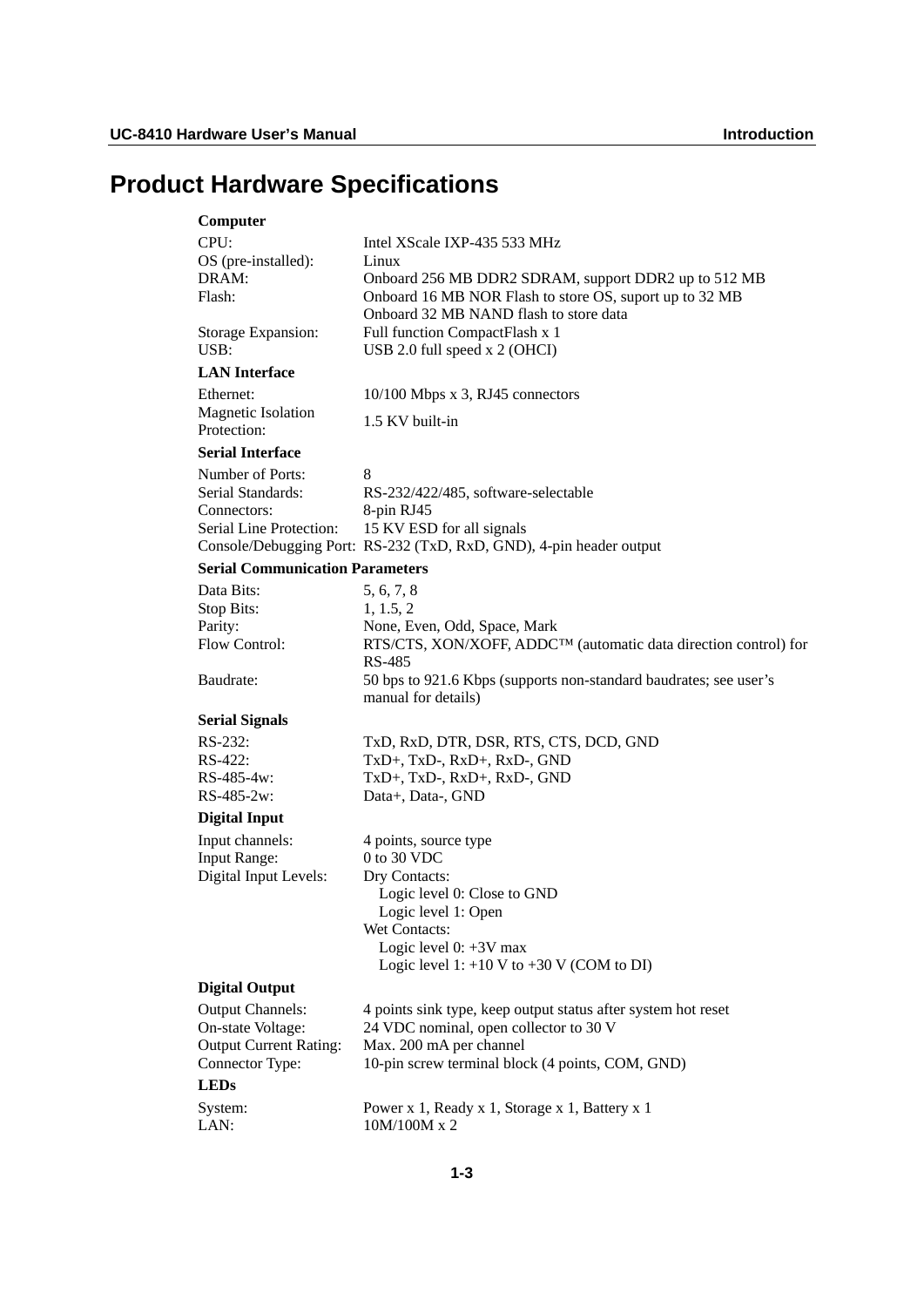| Serial:                         | TxD, RxD (8 of each)                                               |
|---------------------------------|--------------------------------------------------------------------|
| <b>Physical Characteristics</b> |                                                                    |
| Housing:                        | SECC sheet metal (1 mm)                                            |
| Weight:                         | 850g                                                               |
| Dimensions:                     | 200 x 36.5 x 120 mm (7.87 x 1.44 x 4.72 in)                        |
| Mounting:                       | DIN-Rail, wall                                                     |
| <b>Environmental Limits</b>     |                                                                    |
| <b>Operating Temperature:</b>   | $-10$ to 60 $\degree$ C (14 to 140 $\degree$ F)                    |
| <b>Operating Humidity:</b>      | 5 to 95% RH                                                        |
| Storage Temperature:            | $-20$ to 80 $\mathrm{^{\circ}C}$ (-4 to 176 $\mathrm{^{\circ}F}$ ) |
| Anti-vibration:                 | 1G @ IEC-68-2-6, sine wave, 5-500 Hz, 1 Oct./min, 1hr/axis         |
| Anti-shock:                     | 5G @ IEC-68-2-27, half sine wave, 30 ms                            |
| <b>Power Requirements</b>       |                                                                    |
| Input Voltage:                  | 12 to 48 VDC                                                       |
| Power Consumption:              | 12V/1280mA; 48V/300mA.                                             |
| <b>Regulatory Approvals</b>     |                                                                    |
| EMC:                            | CE (EN55022 Class B, EN55024-4-2, EN55024-4-3, EN55024-4-4),       |
|                                 | FCC (Part 15 Subpart B, Class B)                                   |
| Safety:                         | UL/cUL (UL60950-1), CCC, LVD                                       |
|                                 |                                                                    |
| <b>Reliability</b>              |                                                                    |
| Alert Tools:                    | Built-in buzzer and RTC (real-time clock)                          |
| <b>Automatic Reboot</b>         |                                                                    |
| Trigger:                        | Built-in WDT (watchdog timer)                                      |
| <b>Warranty</b>                 |                                                                    |
| <b>Warranty Period:</b>         | 5 years                                                            |
| Details:                        | See www.moxa.com/warranty                                          |

\* Please note that the Hardware Specifications apply to the embedded computer unit itself, but not to accessories.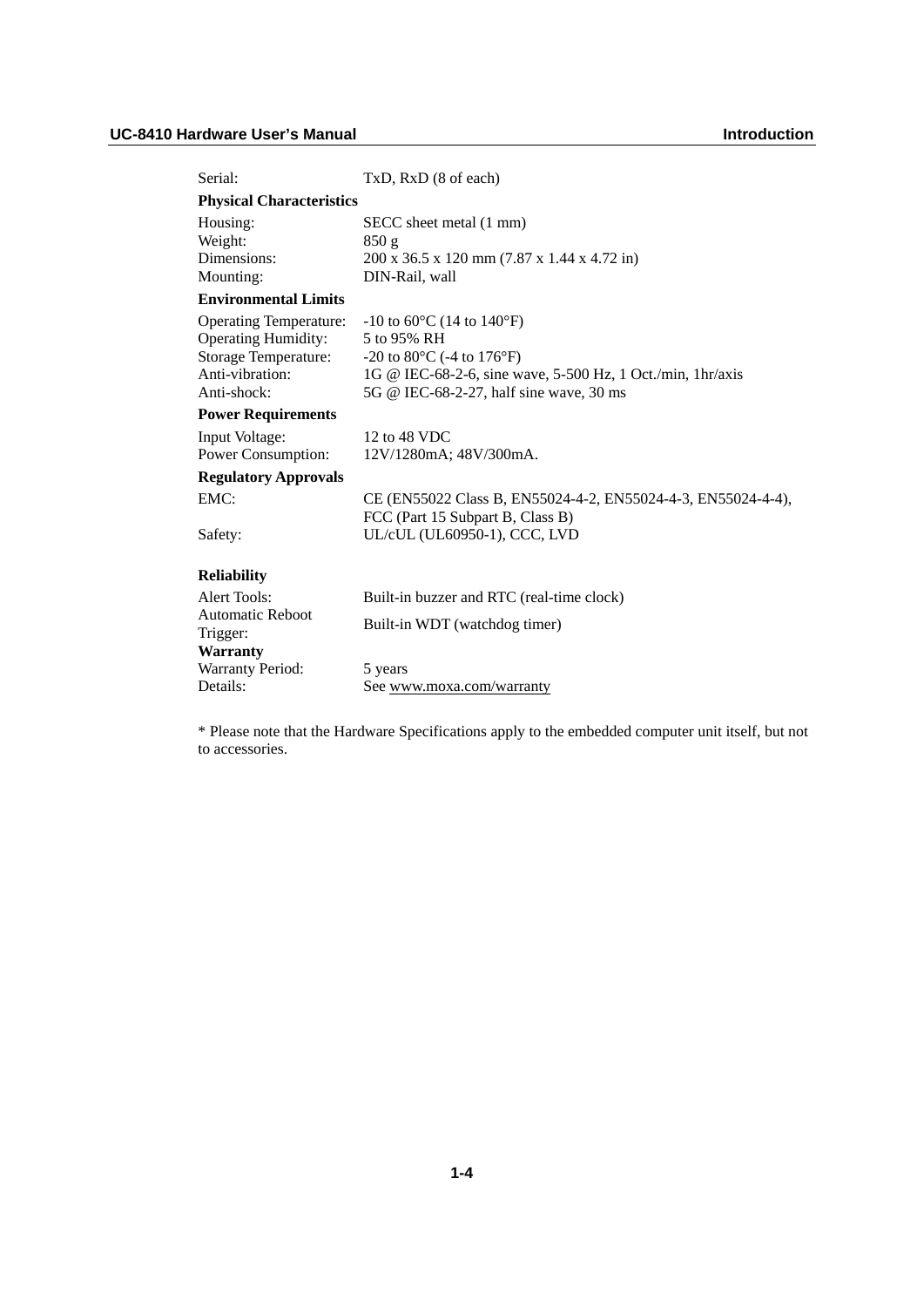## <span id="page-7-0"></span>**Appearance and Dimensions**

The following topics are covered in this chapter:

- **[Appearance](#page-8-1)**
- **[Dimensions](#page-9-1)**
- **[Hardware Block Diagrams](#page-10-1)**
- **[LED Indicators](#page-10-2)**
- **[Reset Button](#page-11-1)**
- **[Real Time Clock](#page-11-2)**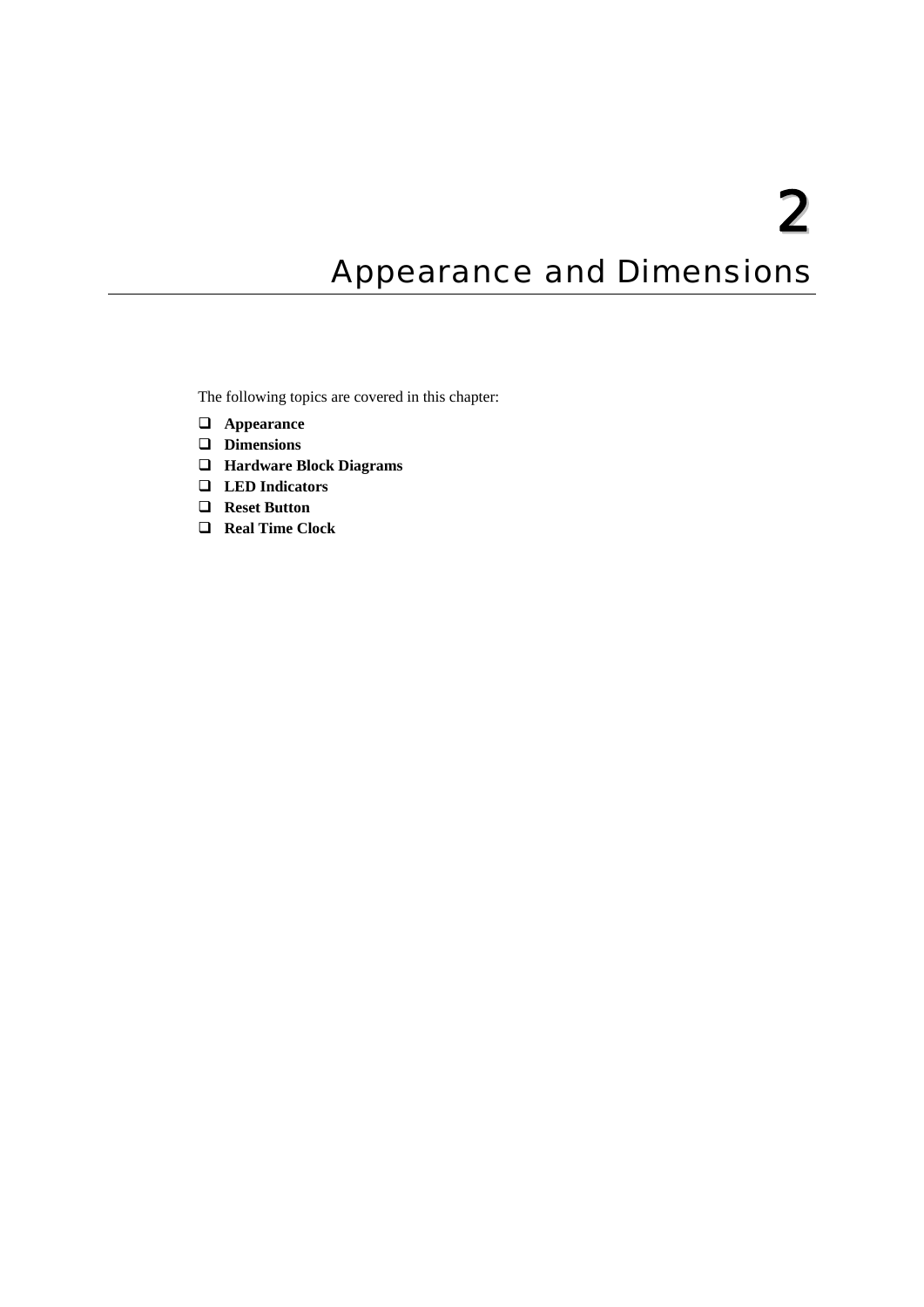## <span id="page-8-1"></span><span id="page-8-0"></span>**Appearance**

#### **UC-8410 Rear View**



#### **UC-8410 Top View**



#### **UC-8410 Front View**

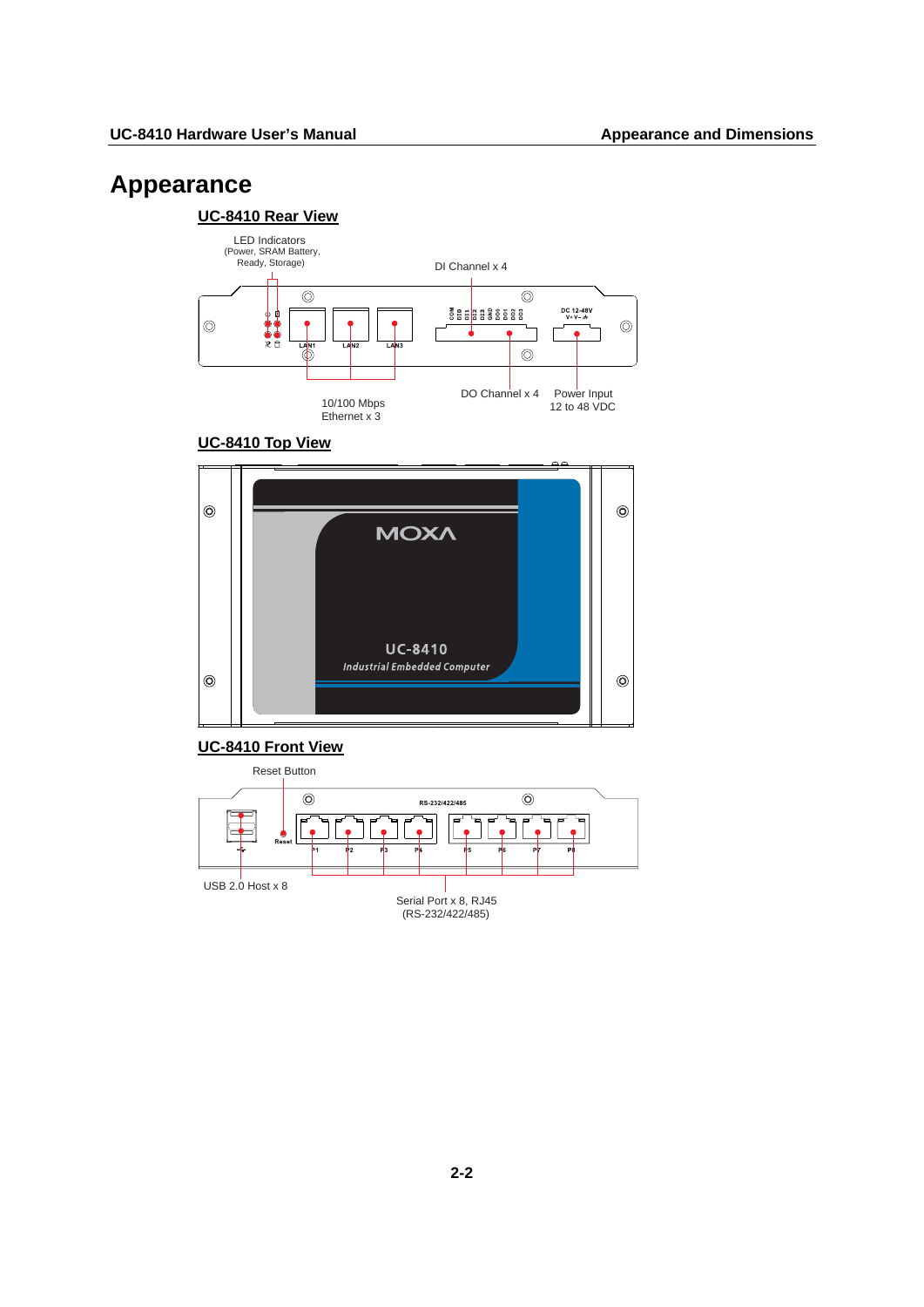## <span id="page-9-1"></span><span id="page-9-0"></span>**Dimensions**

#### **UC-8410**



(Unit=mm)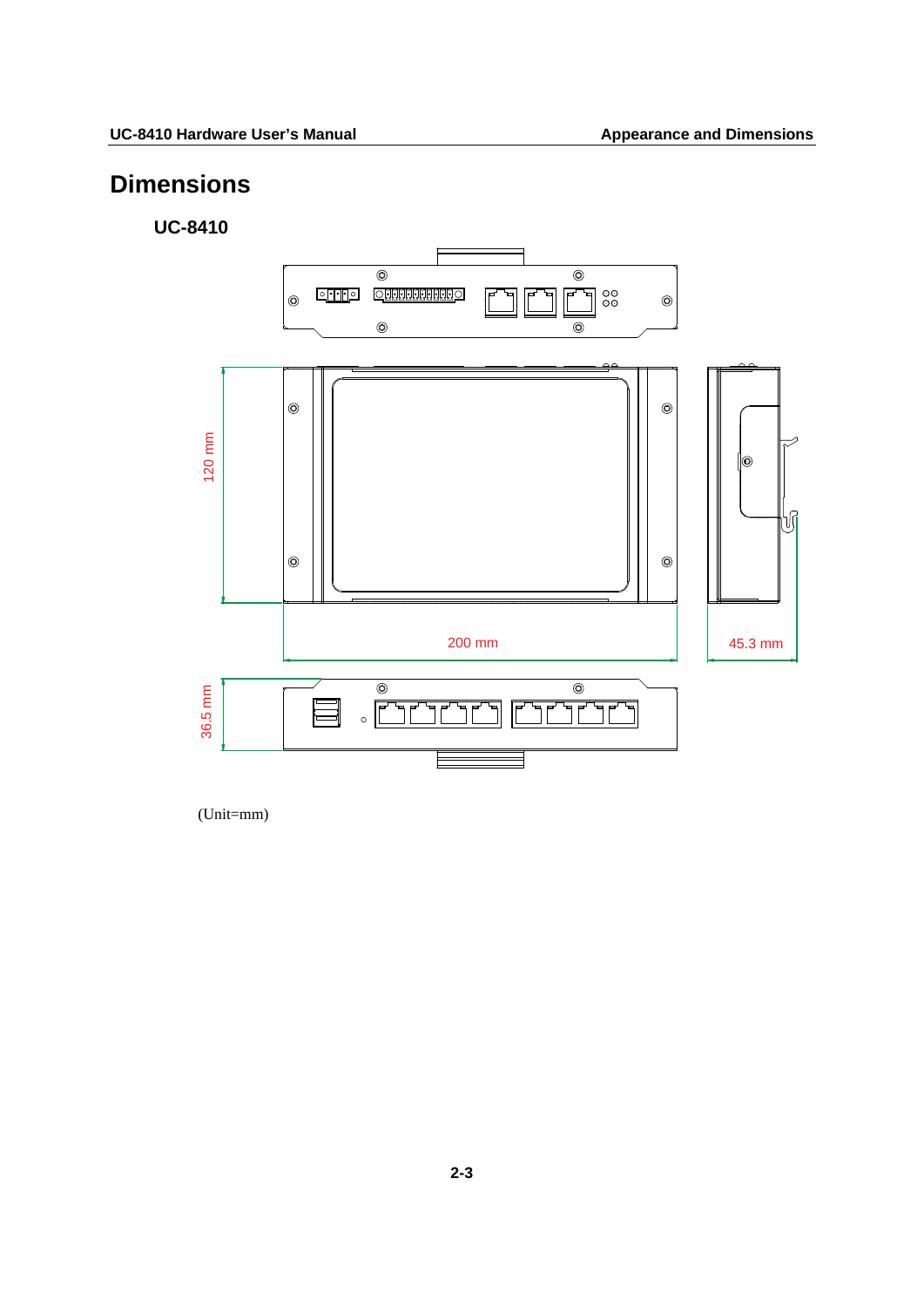## <span id="page-10-1"></span><span id="page-10-0"></span>**Hardware Block Diagrams**



The following block diagram shows the layout of the UC-8410's internal components.

## <span id="page-10-2"></span>**LED Indicators**

The UC-8410 has 14 LED indicators on the top panel. Refer to the following table for information about each LED.

| <b>LED</b> Name | <b>Color</b>          | <b>Meaning</b>                                             |  |  |
|-----------------|-----------------------|------------------------------------------------------------|--|--|
| Power           | Green                 | Power is on.                                               |  |  |
|                 | Off                   | No power input or any other power error.                   |  |  |
|                 | Green                 | System is ready.                                           |  |  |
| Ready           | Off.                  | OS boot up failure or other system initialization error.   |  |  |
|                 | Yellow (not blinking) | CF card inserted.                                          |  |  |
| Storage         | Yellow (blinking)     | Data is being read or written.                             |  |  |
|                 | Off                   | No CF card inserted.                                       |  |  |
| <b>Battery</b>  | Red                   | Battery is dead or malfunctioning. It could be used off or |  |  |
|                 |                       | does not work properly.                                    |  |  |
|                 | Off                   | Battery is normal.                                         |  |  |
| <b>TX 1-8</b>   | Green                 | Data is being sent through the serial port.                |  |  |
|                 | Off                   | Data is not being transmitted.                             |  |  |
| <b>RX</b> 1-8   | Yellow                | Data is being received through the serial port.            |  |  |
|                 | Off                   | Data is not being received.                                |  |  |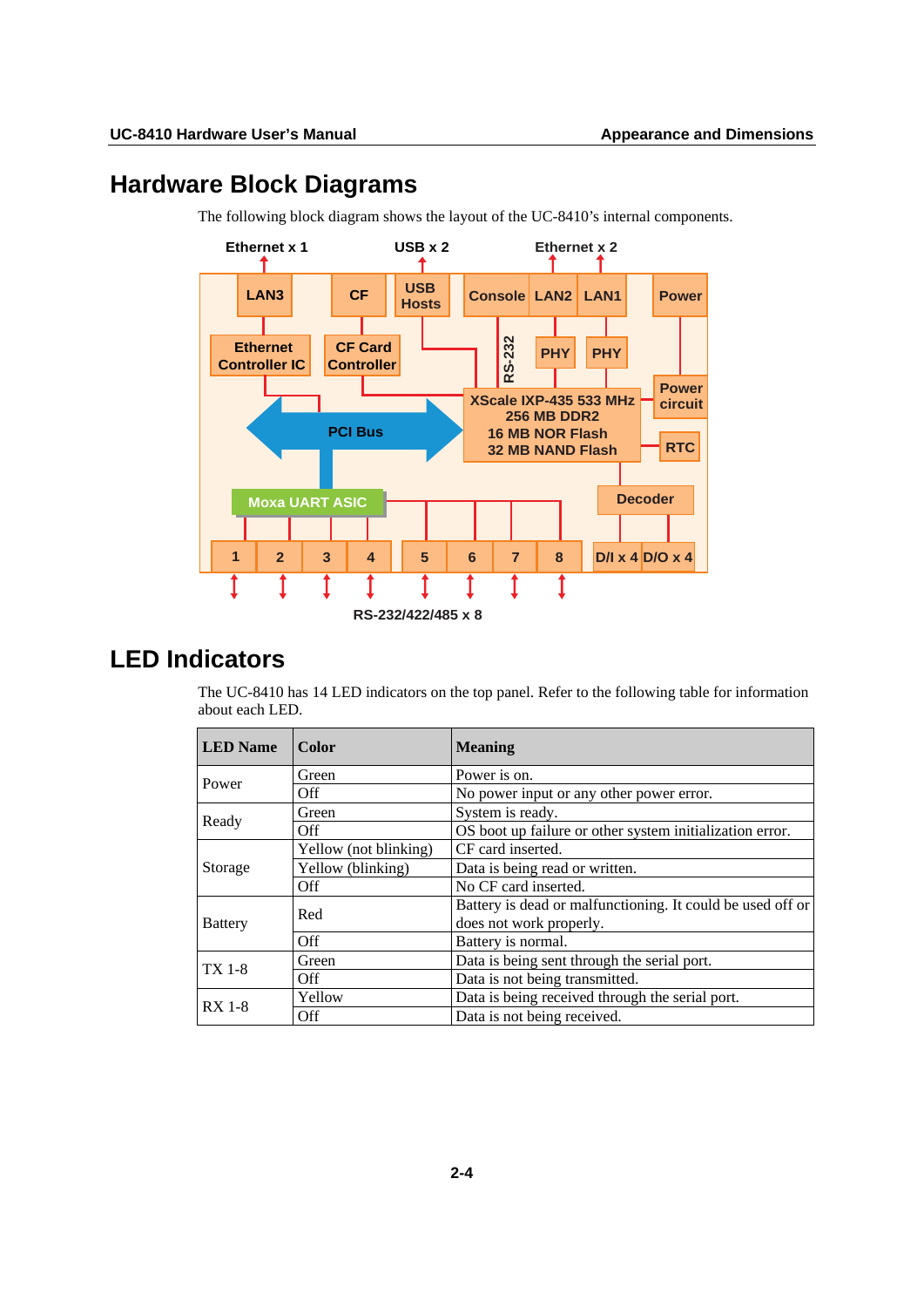### <span id="page-11-1"></span><span id="page-11-0"></span>**Reset Button**

The button labeled **Reset** returns the UC-8410 to its factory default configuration.

Press the **Reset** button continuously for at least 5 seconds to load the **factory default configuration**. After the factory default configuration has been loaded, the system will reboot automatically. The **Ready** LED will blink on and off for the first 5 seconds, and then maintain a steady glow once the system has rebooted.

We recommend that you only use this function if the software is not working properly and you want to load factory default settings. To reset an embedded Linux system, always use the software reboot command **/>reboot** to protect the integrity of data being transmitted or processed.



### ATTENTION

#### **Reset button preserves user's data**

The **Reset** button will NOT format the user directory and erase the user's data. Pressing the Reset button will only load the configuration file. All files in the **/etc** directory will revert to their factory defaults, but other user data will still exist in the Flash ROM.

## <span id="page-11-2"></span>**Real Time Clock**

The UC-8410's real time clock is powered by a lithium battery. We strongly recommend that you do not replace the lithium battery without help from a qualified Moxa support engineer. If you need to change the battery, contact the Moxa RMA service team.



#### WARNING

There is a risk of explosion if the battery is replaced by an incorrect type.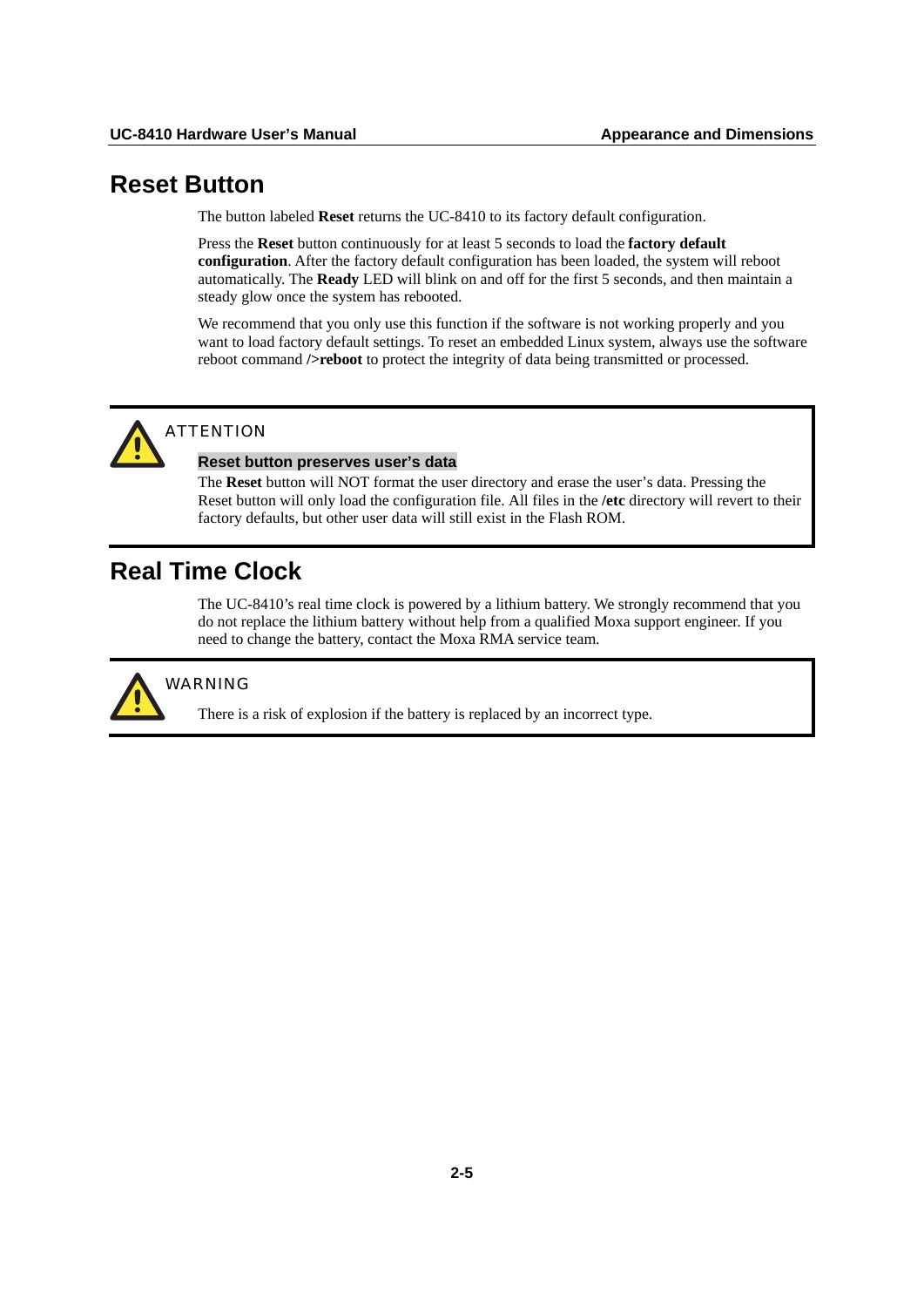# 3 **Mounting Options**

<span id="page-12-0"></span>The following topics are covered in this chapter:

- **[Wall or Cabinet Mounting](#page-13-1)**
- **[DIN-Rail Mounting](#page-14-1)**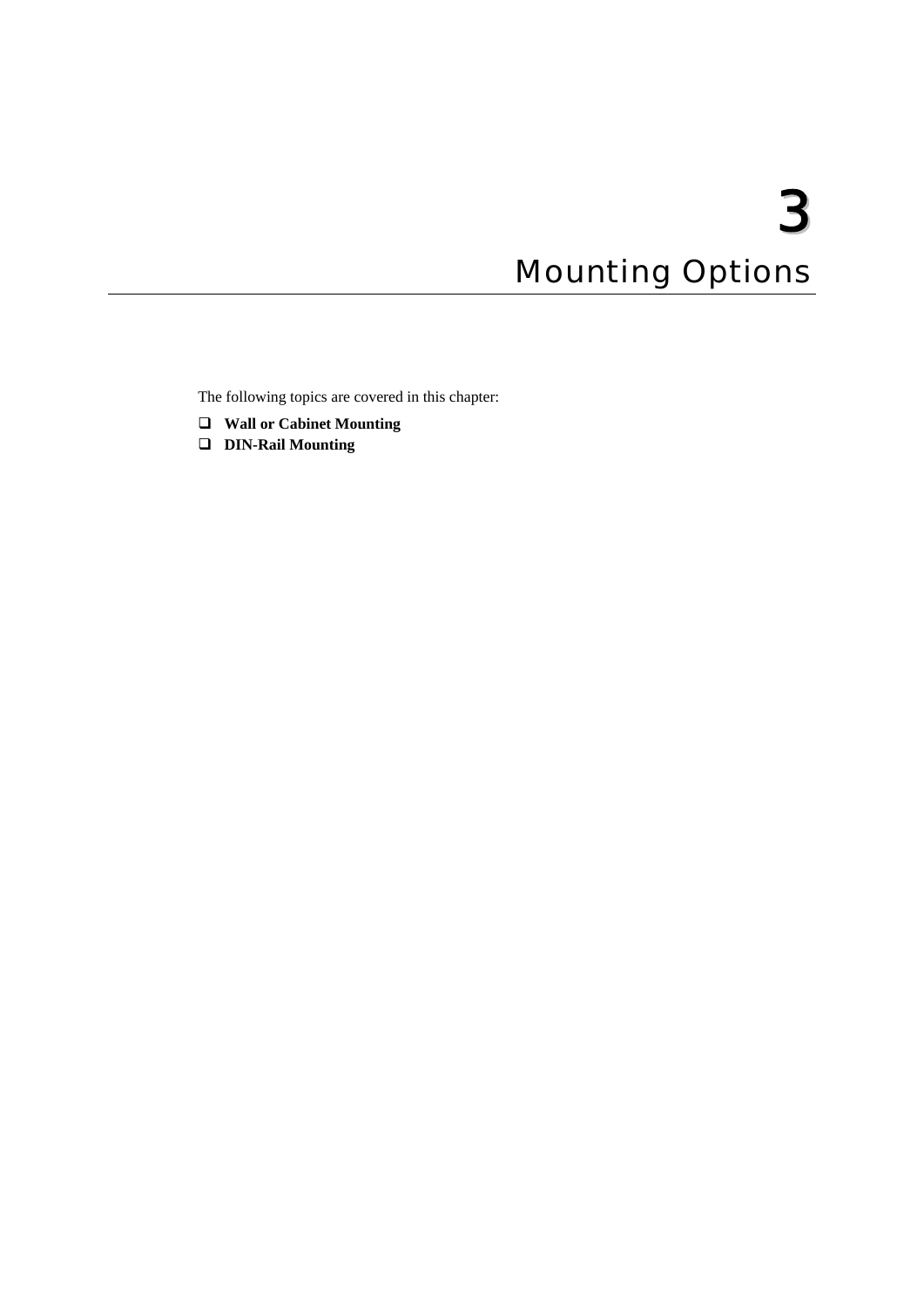## <span id="page-13-1"></span><span id="page-13-0"></span>**Wall or Cabinet Mounting**

The two metal brackets that come standard with the UC-8410 are used to attach the UC-8410 to a wall or the inside of a cabinet. First, use two screws per bracket to attach the brackets to the bottom of the UC-8410 (Fig. A). Next, use two screws per bracket to attach the UC-8410 to a wall or cabinet (Fig. B).



Figure A: UC-8410 Embedded Computer—Wall Mounting Brackets (bottom view)



Figure B: UC-8410 Embedded Computer—Wall Mounting Brackets (top view)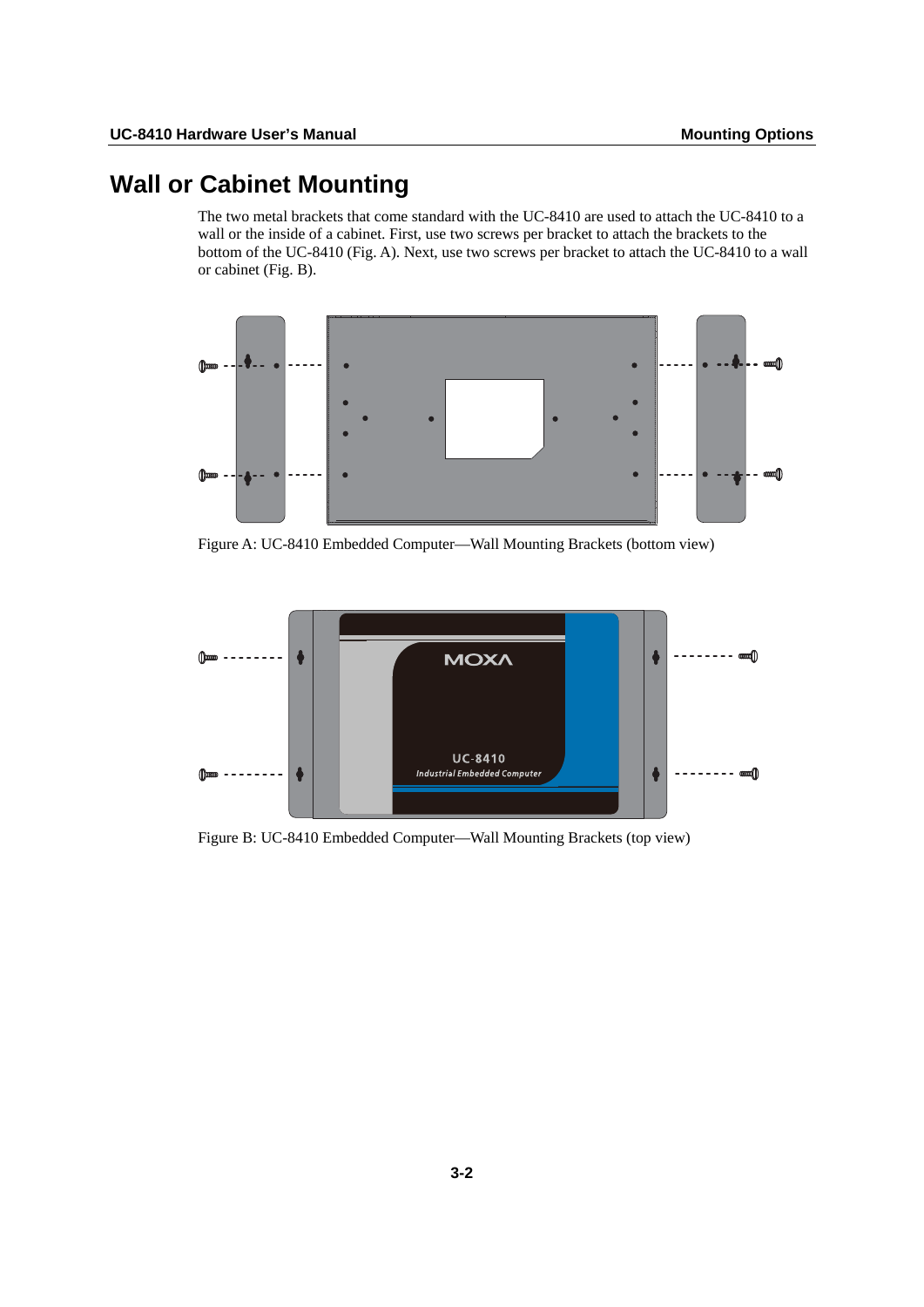## <span id="page-14-1"></span><span id="page-14-0"></span>**DIN-Rail Mounting**

An aluminum DIN-Rail attachment plate is included with the product. If you need to reattach the DIN-Rail attachment plate to the UC-8410, make sure the stiff metal spring is situated towards the top, as shown in the following figures.

**STEP 1:** Insert the top of the DIN-Rail into the slot just below the stiff metal spring.

**STEP 2:** The DIN-Rail attachment unit will snap into place as shown below.



To remove the UC-8410 from the DIN-Rail, simply reverse Steps 1 and 2.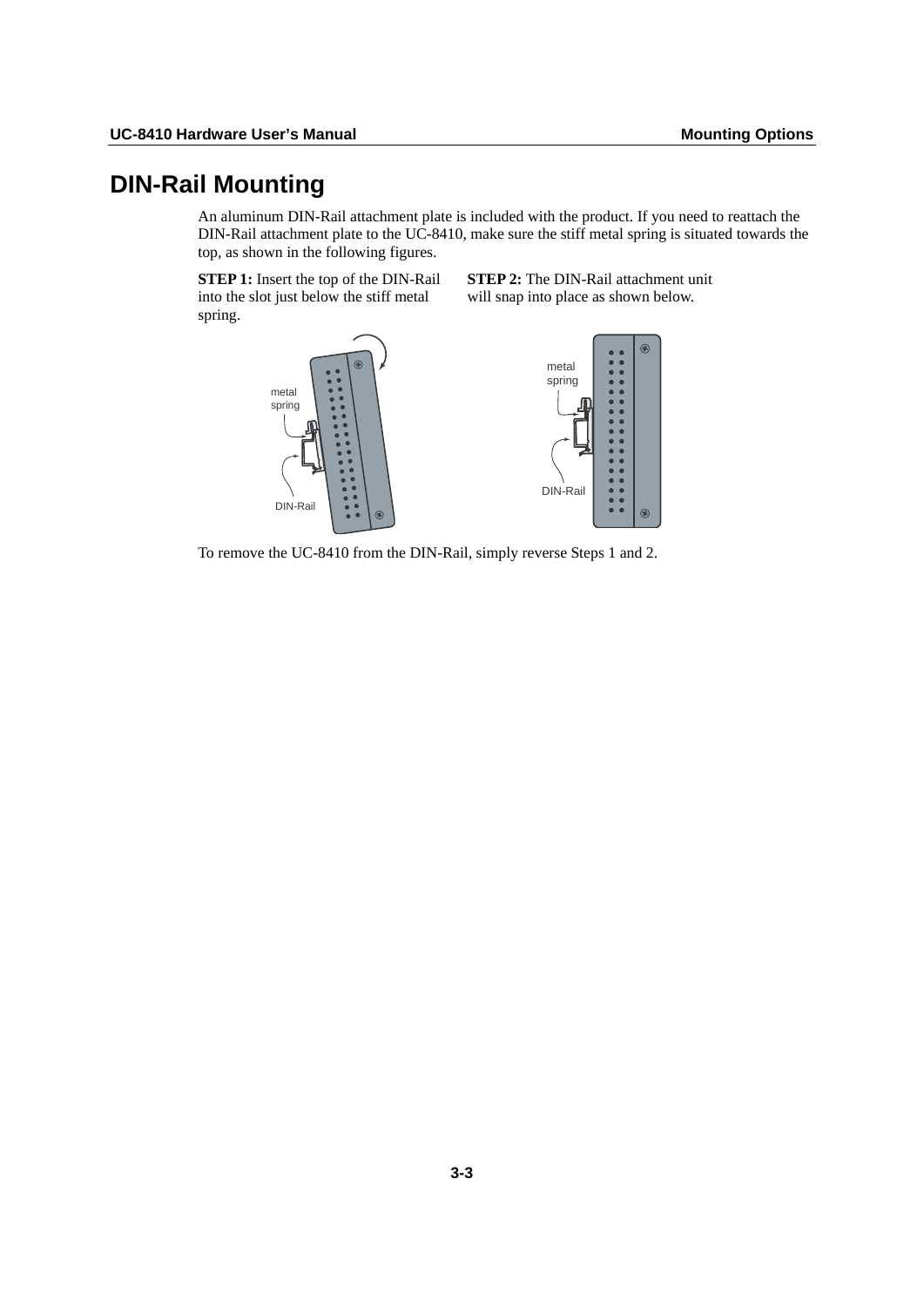## <span id="page-15-0"></span>**Hardware Connection Description**

This section describes how to connect the UC-8410 to serial devices for first time testing purposes.

The following topics are covered in this chapter:

- **Wiring Requirements**
- **Connecting the Power**
- **0 [Grounding the UC-841](#page-16-1)**
- **a** [Connecting to the Netw](#page-16-2)ork
- □ [Connecting to a Serial De](#page-17-1)vice
- □ [Connecting to the Console P](#page-17-2)ort
- **[CompactFlash](#page-18-1)**
- **[USB](#page-18-2)**
- **[DI/DO](#page-20-1)**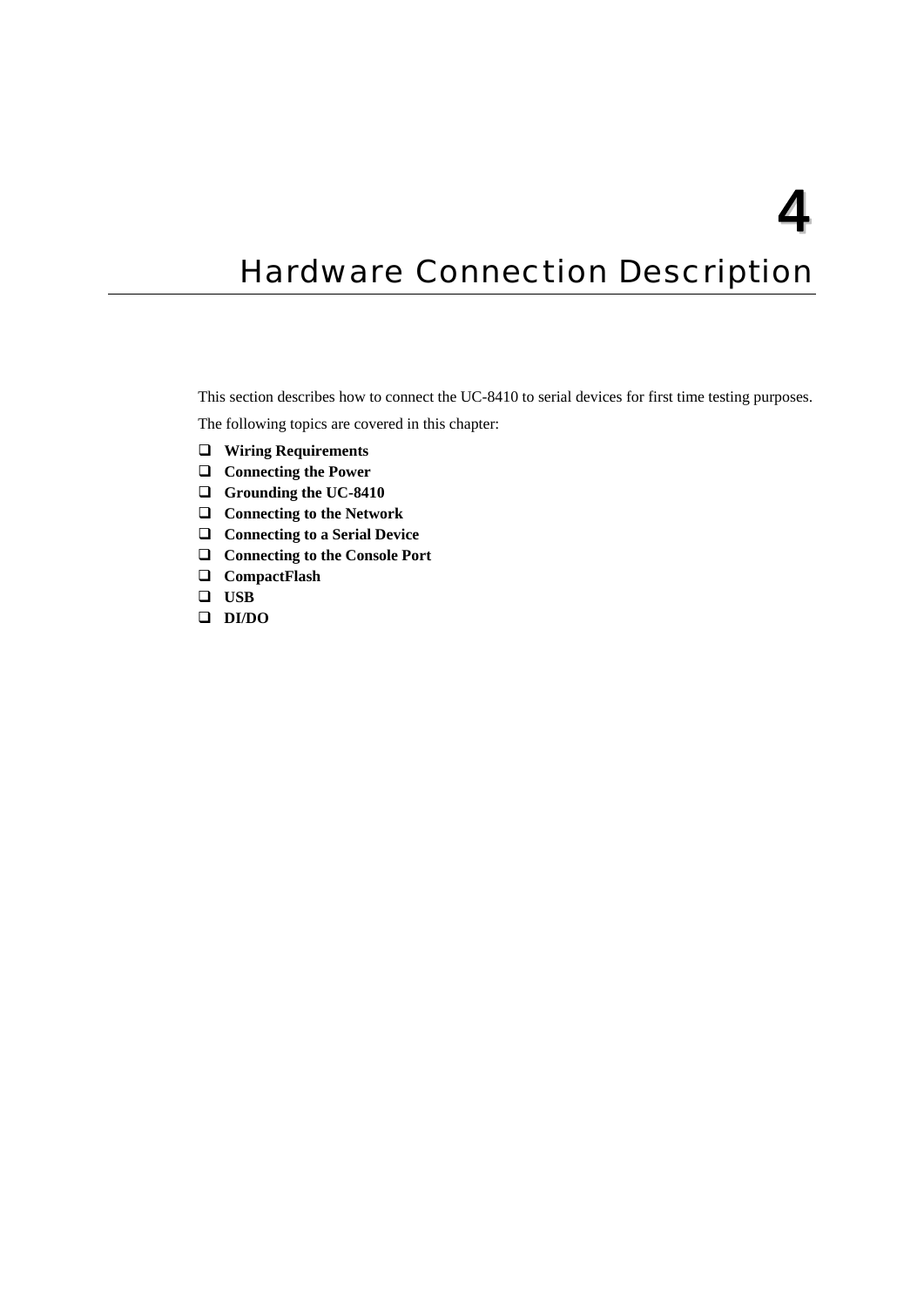## <span id="page-16-1"></span><span id="page-16-0"></span>**Wiring Requirements**



#### **ATTENTION**

#### **Safety First!**

Be sure to disconnect the power cord before installing and/or wiring your UC-8410.

#### **Wiring Caution!**

Calculate the maximum possible current in each power wire and common wire. Observe all electrical codes dictating the maximum current allowable for each wire size.

If the current goes above the maximum ratings, the wiring could overheat, causing serious damage to your equipment.

#### **Temperature Caution!**

Be careful when handling the UC-8410. When plugged in, the UC-8410's internal components generate heat, and the outer casing may feel hot to the touch.

You should also observe the following common wiring rules:

• Use separate paths to route wiring for power and devices. If power wiring and device wiring paths must cross, make sure the wires are perpendicular at the intersection point.

**NOTE:** Do not run signal or communication wiring and power wiring in the same wire conduit. To avoid interference, wires with different signal characteristics should be routed separately.

- You can use the type of signal transmitted through a wire to determine which wires should be kept separate. The rule of thumb is that wiring that shares similar electrical characteristics can be bundled together.
- Keep input wiring and output wiring separate.
- Where necessary, we strongly recommend that you label wiring to all devices in the system.

### <span id="page-16-2"></span>**Connecting the Power**

The UC-8410 has a 3-pin terminal block for a 12 to 48 VDC power input.

The following figures show how the power input interface connects to external power source. If the power is properly supplied, t the **Ready** LED will illuminate with a solid green color after 30 to 60 seconds have passed.





#### **ATTENTION**

The power for this product is intended to be supplied by a Listed Power Supply Unit that is rated to deliver 12 to 48 VDC at a minimum of 1280 mA for 12 VDC, and 300 mA for 48 VDC.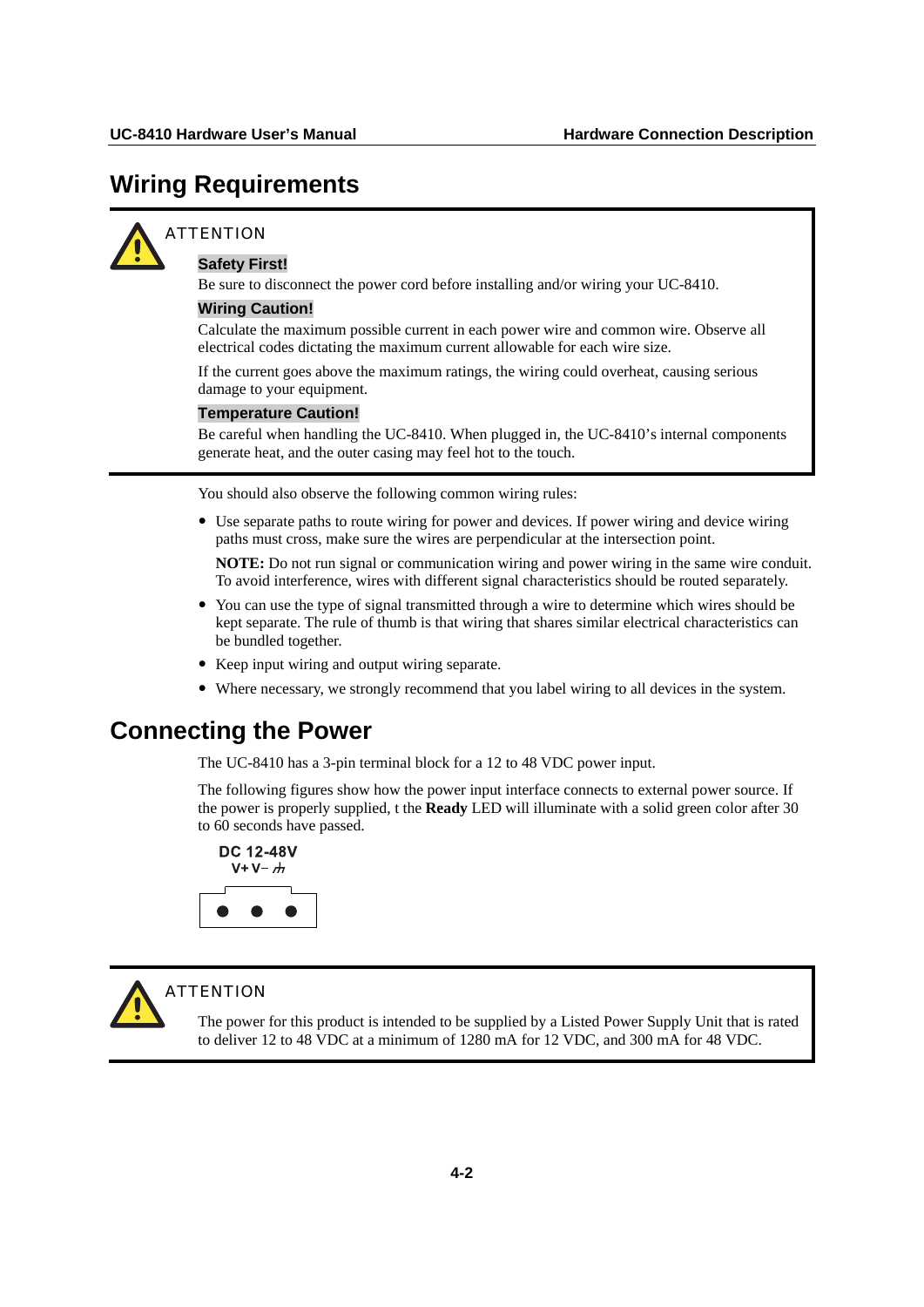## <span id="page-17-1"></span><span id="page-17-0"></span>**Grounding the UC-8410**

Grounding and wire routing help limit the effects of noise due to electromagnetic interference (EMI). Run the ground connection from the ground screw to the grounding surface prior to connecting devices.



#### **ATTENTION**

This product is intended to be mounted to a well-grounded mounting surface, such as a metal panel.

**DC 12-48V**  $V+V H$ **SG**

**SG:** The *Shielded Ground* (sometimes called *Protected Ground)* contact is the left most contact of the 3-pin power terminal block connector when viewed from the angle shown here. Connect the SG wire to an appropriate grounded metal surface.



#### **ATTENTION**

A shielded-type power cord is required in order to meet FCC emission limits and also to prevent interference to nearby radio and television reception. It is essential that only the supplied power cord be used.

You are cautioned that changes or modifications not expressly approved by the party responsible for compliance could void your authority to operate the equipment.

## <span id="page-17-2"></span>**Connecting to the Network**

Connect one end of the Ethernet cable to one of the UC-8410's 10/100M Ethernet ports (8-pin RJ45) and the other end of the cable to the Ethernet network. If the cable is properly connected, the UC-8410 will indicate a valid connection to the Ethernet in the following ways:



The lower right corner LED indicator maintains a solid green color when the cable is properly connected to a 100 Mbps Ethernet network. The LED will flash on and off when Ethernet packets are being transmitted or received.



<sub>8</sub> The lower left corner LED indicator maintains a solid orange color when the cable is properly connected to a 10 Mbps Ethernet network. The LED will flash on and off when Ethernet packets are being transmitted or received.

| Pin | <b>Signal</b>     |
|-----|-------------------|
|     | $ETx+$            |
| 2   | ET <sub>x</sub> - |
| 3   | $ERx+$            |
| 4   |                   |
| 5   |                   |
| 6   | ER <sub>x</sub> - |
| 7   |                   |
| Ջ   |                   |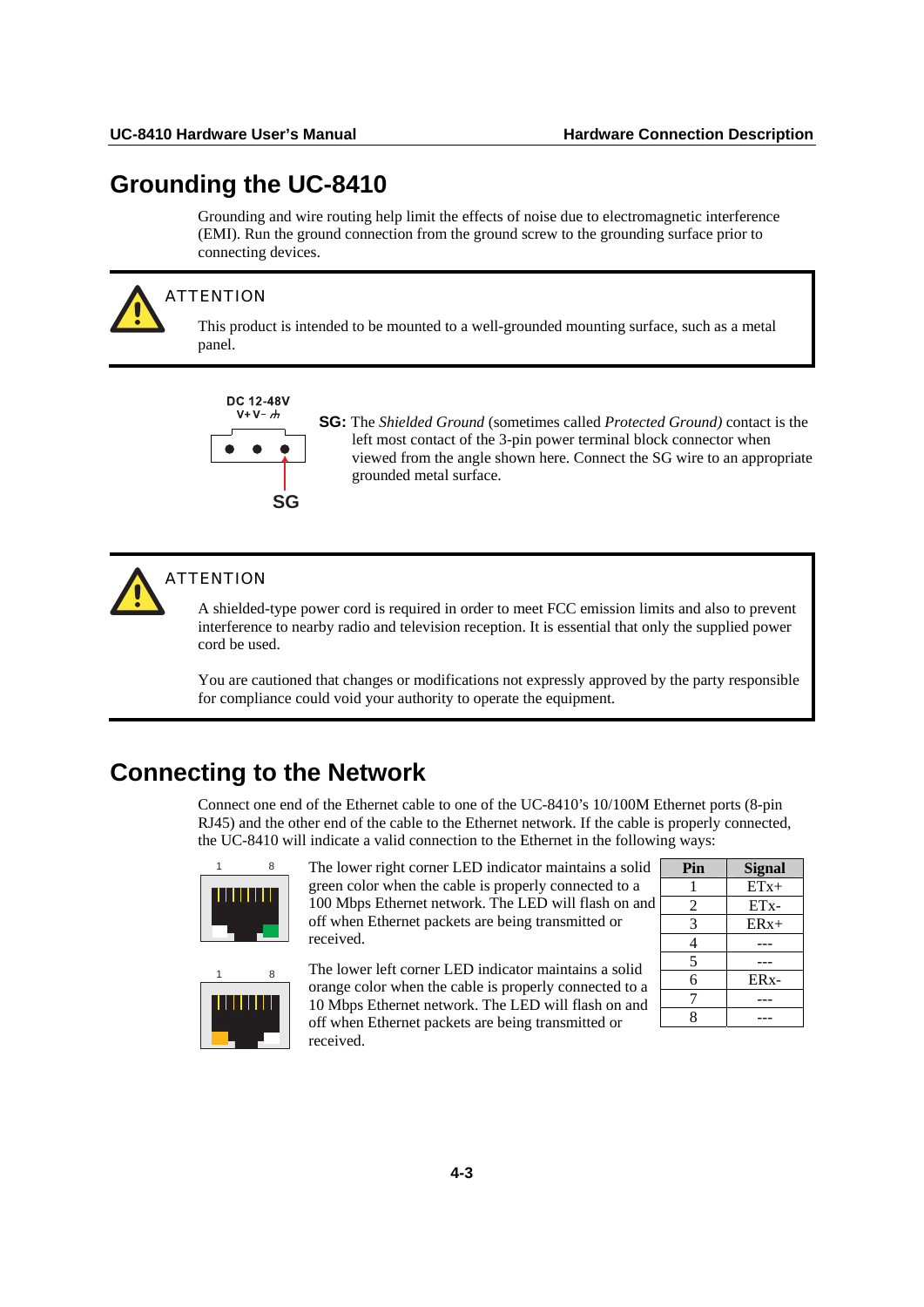## <span id="page-18-1"></span><span id="page-18-0"></span>**Connecting to a Serial Device**

Use properly wired serial cables to connect the UC-8410 to serial devices. The UC-8410's serial ports (P1 to P8) use 8-pin RJ45 connectors. The ports can be configured by software for RS-232, RS-422, or 2-wire RS-485. The precise pin assignments are shown in the following table:

|   | Pin            | <b>RS-232</b> | <b>RS-422/</b><br><b>RS-485-4w</b> | $RS-485-2w$ |
|---|----------------|---------------|------------------------------------|-------------|
| 8 |                | <b>DSR</b>    |                                    |             |
|   | $\overline{2}$ | <b>RTS</b>    | $TXD+$                             |             |
|   | 3              | <b>GND</b>    | <b>GND</b>                         | <b>GND</b>  |
|   | 4              | <b>TXD</b>    | TXD-                               |             |
|   | 5              | <b>RXD</b>    | $RXD+$                             | Data+       |
|   | 6              | <b>DCD</b>    | RXD-                               | Data-       |
|   | 7              | <b>CTS</b>    |                                    |             |
|   | 8              | <b>DTR</b>    |                                    |             |

## <span id="page-18-2"></span>**Connecting to the Console Port**

The UC-8410's console port is a 4-pin pin header RS-232 port. Refer to the following figure for console port cable pin assignments.

#### **Serial console Port&Pinouts Serial Console Cable**

| Pin | <b>Signal</b> |
|-----|---------------|
|     | TxD           |
|     | <b>RxD</b>    |
|     | NC            |
|     | <b>GND</b>    |
|     |               |

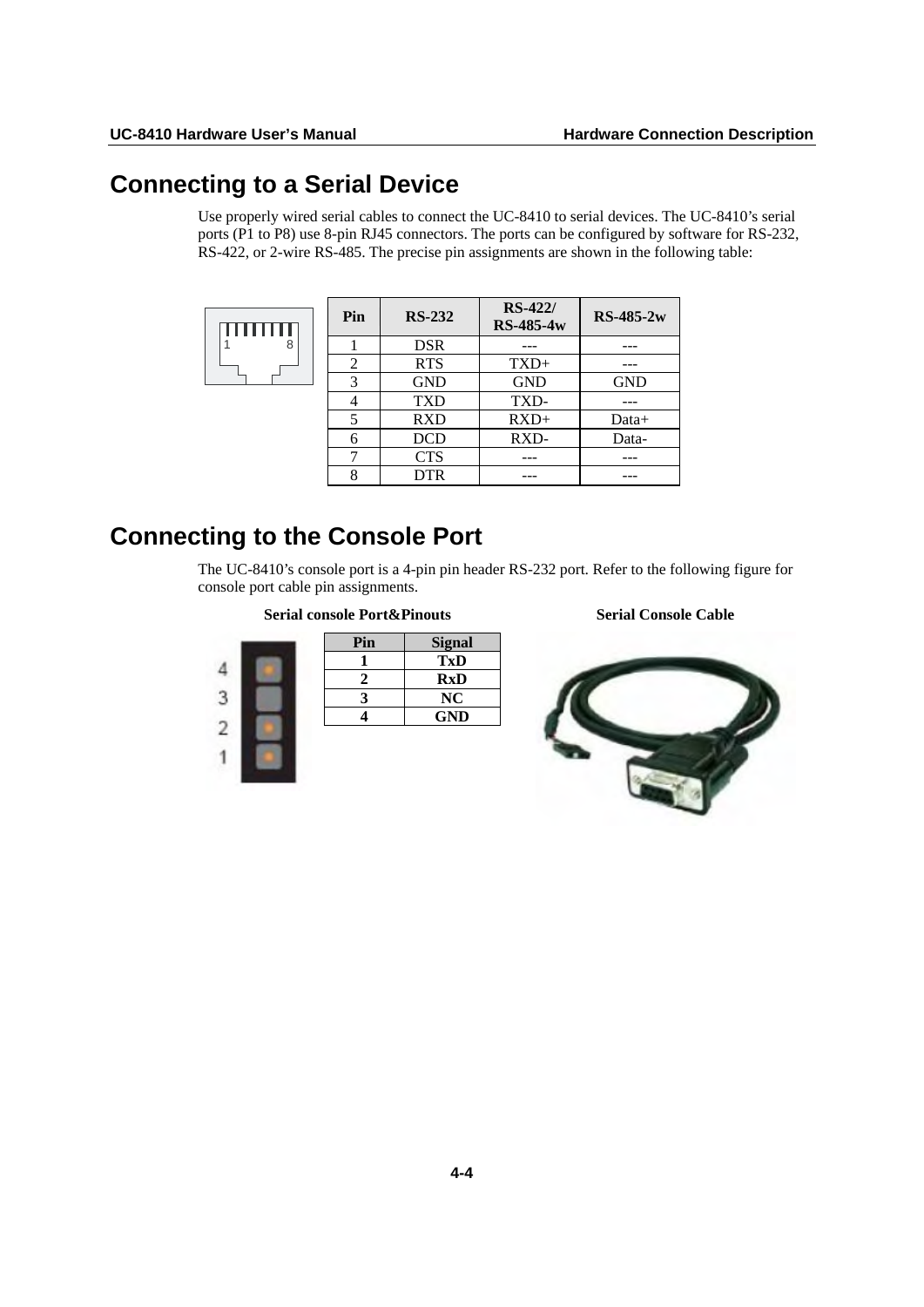The console port is located blow the CF card socket. Use a screwdriver to remove the two screws holding the cover to the embedded computer's housing.



Refer to the following figure for the location of the console port.

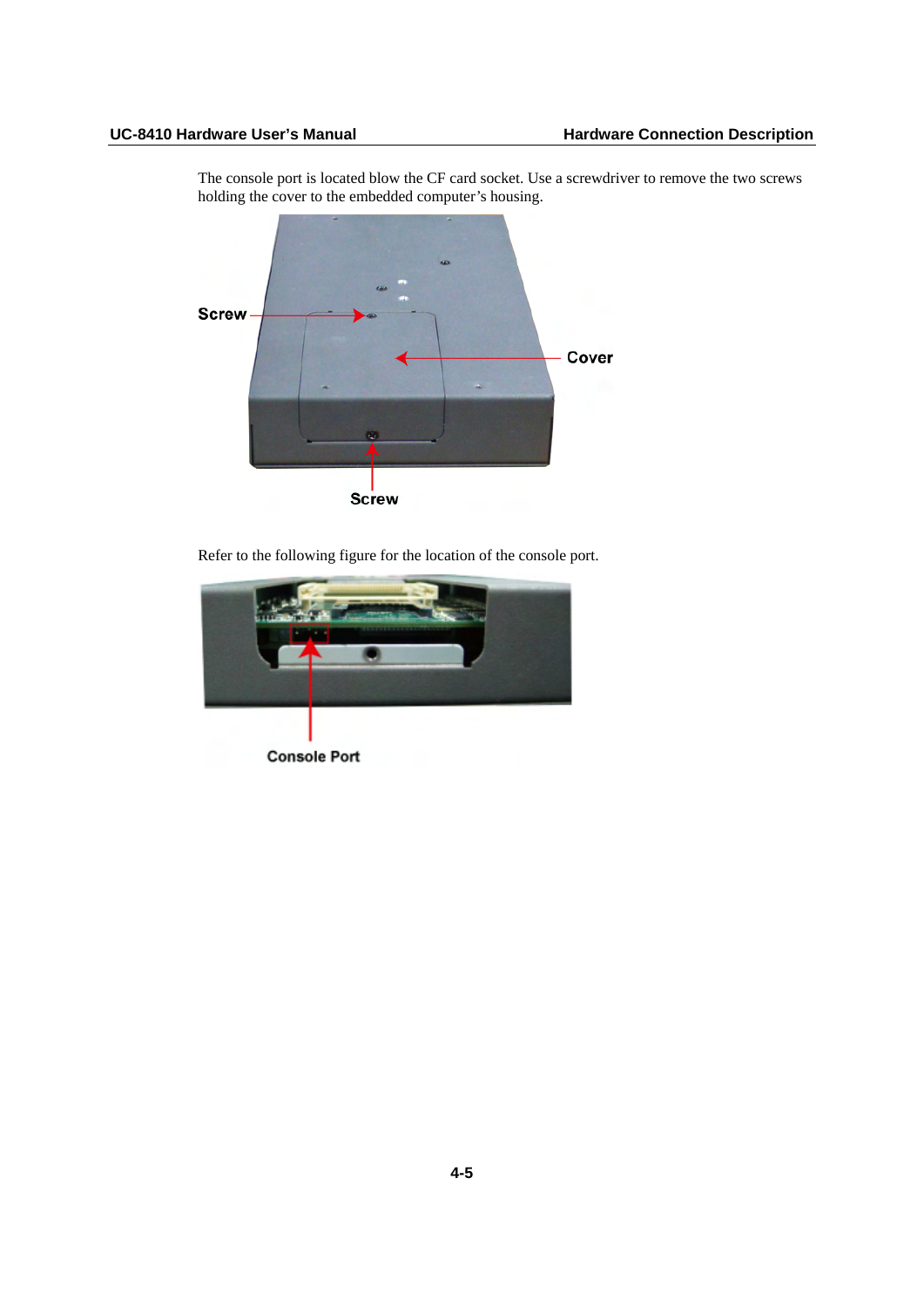## <span id="page-20-1"></span><span id="page-20-0"></span>**CompactFlash**

The UC-8410 provides one CompactFlash slot that supports CompactFlash type I/II card expansion. Currently, Moxa provides a CompactFlash card for storage expansion. Be sure of power off the computer before inserting or removing the CompactFlash card.

See the following description for CompactFlash card installation instructions.



The CF cover is located on the back of the UC-8410. Use a screwdriver to remove the cover and access the slot. See the following figure for the locations of the CF socket.



**CF Card Socket**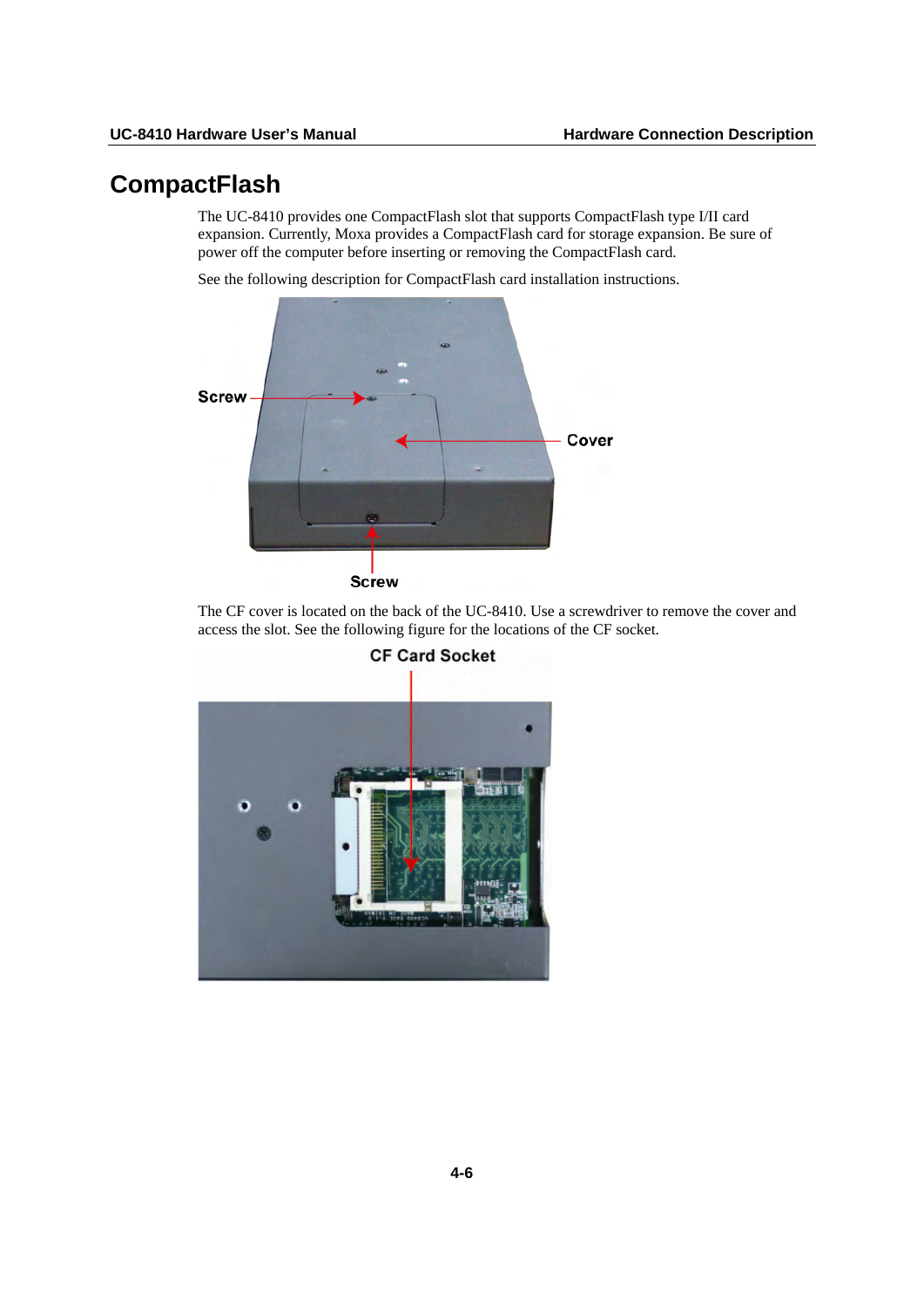<span id="page-21-0"></span>

CF Card

If you need device drivers for other kinds of mass storage cards, contact Moxa for information on how to initiate a cooperative development project.

## **USB**

The UC-8410 provides two USB 2.0 hosts. The USB hosts now support adding USB storage devices.

## **DI/DO**

The UC-8410 support a 4-ch digital input and 4-ch digital output. The 8 digital input channels and 8 digital output channels use separate terminal blocks.

|  |  |  | <b>CONDENSES</b> |  |  |  |
|--|--|--|------------------|--|--|--|
|  |  |  | .                |  |  |  |